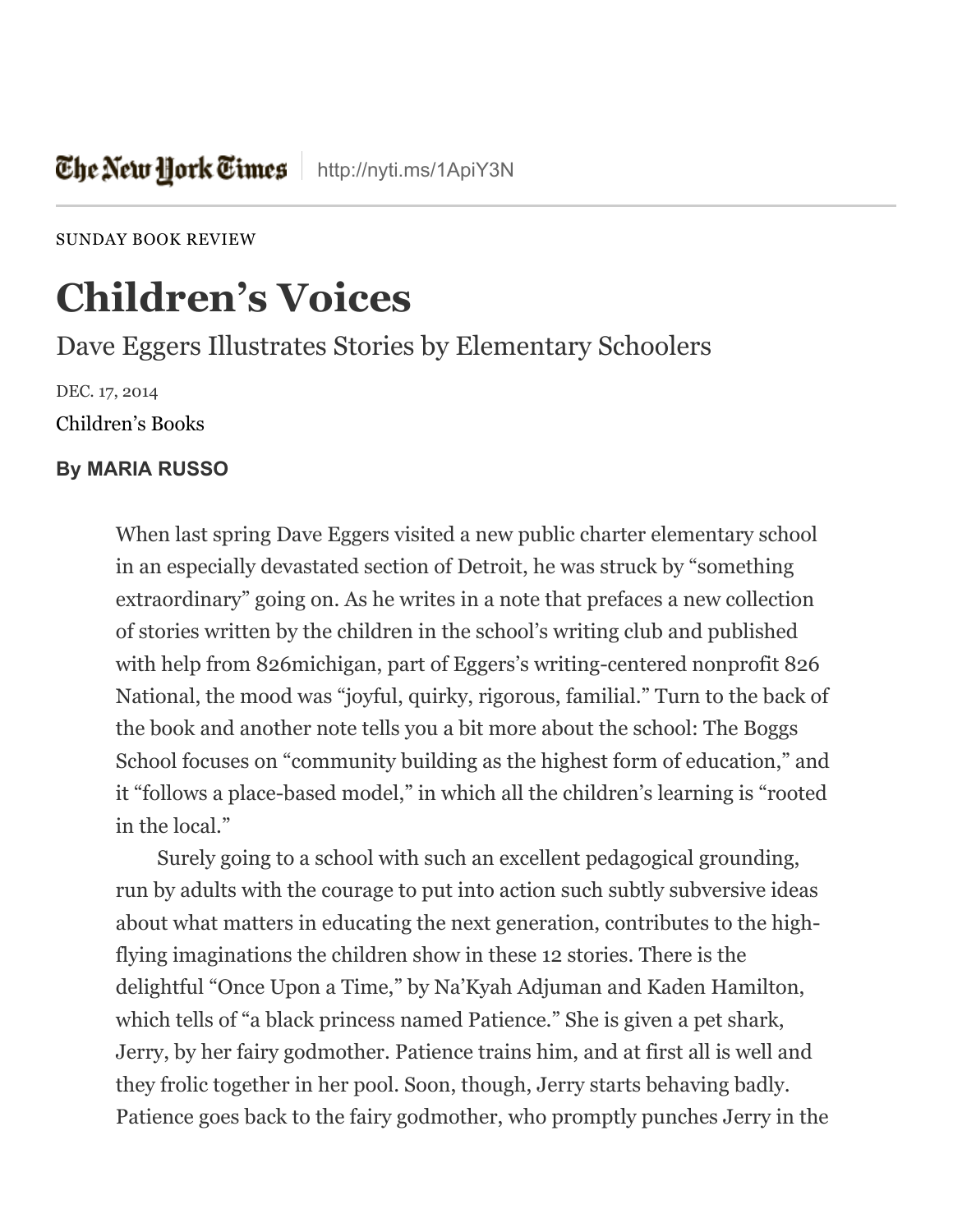face. Patience then decides to consult her magic marble, which tells her that "Jerry had not been trained enough." So she returns to training him, and it works! "Jerry got better and Patience was finally happy." Our young authors leave us with a moral: "If you do the right thing, good things will happen to you."

Many of the stories display the wonderfully frank approach to physical life so often squashed by squeamish adult censorship. "Trip to Atlanta," by Riley Jackson, tells about a long drive down South, culminating in the declaration, once she was there with her relatives, that the author "was feeling so proud that my dad drove all the way from Detroit to Atlanta without going to the bathroom." On the next page, she even reiterates her feeling: "That is why I am proud." And in "When I Went to the Zoo," by Yusef Muhammad, the author uses his powers of observation to note, about the zebras: "They were all grownups. They smelled weird."

It's also fantastic that Eggers (along with the Boggs School's teachers, of course) recognized the brilliance that can lie in a child's minimalism. He, and they, seem to possess the endangered pedagogical art of knowing when it is appropriate to leave a child's work alone and appreciate it for what it is. (There is a mantra in Montessori education that comes to mind: Don't *correct*. Teach.) Several stories are extremely short — in the four-sentence range — and yet contain multitudes in what's left unstated. The book's title comes from a brief but resonant story by Maya Wheeler called "The Mystery Music." Here it is in its entirety: "Jake and Amy heard some music. They didn't know where it was coming from. WHERE IS IT COMING FROM? The end."

Because Eggers has always wanted to illustrate a book, he writes, he "took a stab at illustrating these stories myself." He did all his work in what looks to be black marker, in a style that would have to be called "naïve," with lots of scribbled-in areas and wavery lines. In a few places he nicely captures the emotions behind facial expressions with a few quick strokes — the pride legible in Riley's features when she stares up at her dad, he of the iron bladder, or the toothy excitement of a girl who is going to be taking a trip to Niagara Falls. Some of the illustrations feature the kind of extra detail professional